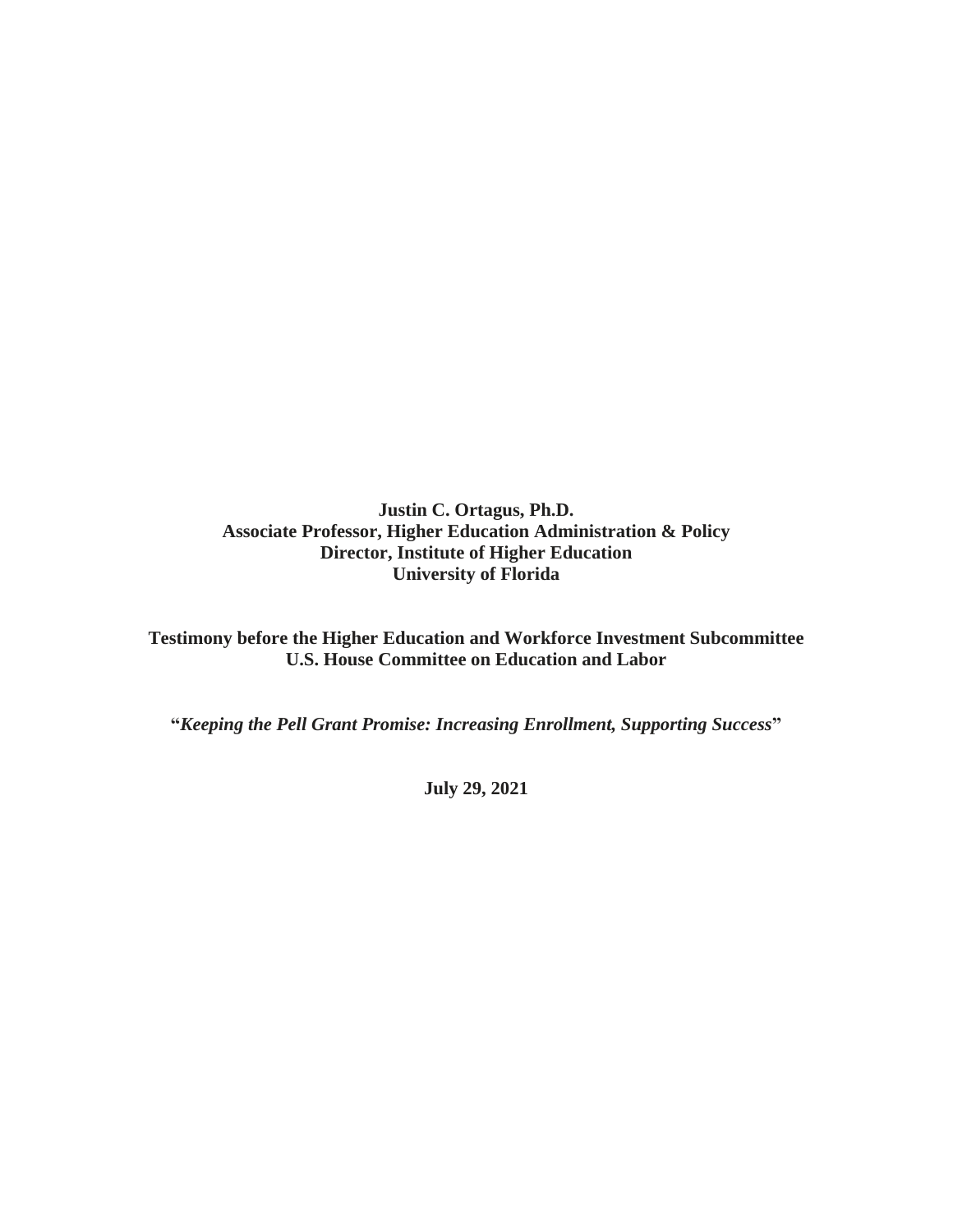Chairwoman Wilson, Ranking Member Murphy, and members of the subcommittee, thank you for the opportunity to testify today.

My personal journey from Pell Grant recipient to college professor is a testament to the ways in which need-based aid can change the trajectory of students' lives. As a scholar of higher education, my goal in this testimony is to provide a brief overview of the evidence pertaining to Pell-eligible student enrollment, the impact of need-based financial aid on college access and student success, and the evidence-based ways to improve the opportunities and outcomes of Pelleligible students.

# **Low Enrollment of Pell-Eligible Students**

The need-based Pell Grant represents the most common federal grant and a meaningful investment from the federal government to increase educational attainment for individuals from lower-income families who may not reap the benefits of a college education otherwise.

Unfortunately, the purchasing power of the Pell Grant has diminished over time and, as a consequence, the proportion of Pell-eligible students enrolled in college remains relatively low. The maximum Pell Grant previously covered 79% of the average costs associated with attending a public four-year institution, but today's Pell Grant only covers 29%.<sup>1</sup>

The college enrollment rates of individuals from low-income families are significantly lower than the college enrollment rates of their middle- and upper-income peers. Even after controlling for academic ability, college enrollment rates for high school graduates from the lowest-earning families are 30 percentage points lower when compared to high school graduates from the highest-earning families.<sup>2</sup>

Although the share of low-income students who would qualify for Pell Grants has increased over the years, the percentage of Pell-eligible students who enroll in college, particularly at public four-year institutions, remains far too low.

Between 2010 and 2018, the number of Pell recipients has decreased from 9.31 million students to 7.11 million students, representing a decrease of about 5 percentage points. During that same time period, the total amount of Pell expenditures decreased from \$35.68 million to \$28.67 million.<sup>3</sup> In 2016, the percentage of Pell recipients at public institutions (between 33.5 and 38.2) percent) was substantially lower than the percentage of Pell recipients at for-profit institutions  $(64.2 \text{ percent})$ .<sup>4</sup>

Regardless of Pell eligibility, the benefits of attending and completing college are clear. On average, individuals who obtained a bachelor's degree earn about \$1 million more in their lifetime when compared to high school graduates.<sup>5</sup> But there are considerable gaps in degree attainment according to socioeconomic status. Children from high-income families are about six times more likely to earn their bachelor's degree when compared to children from low-income families. 6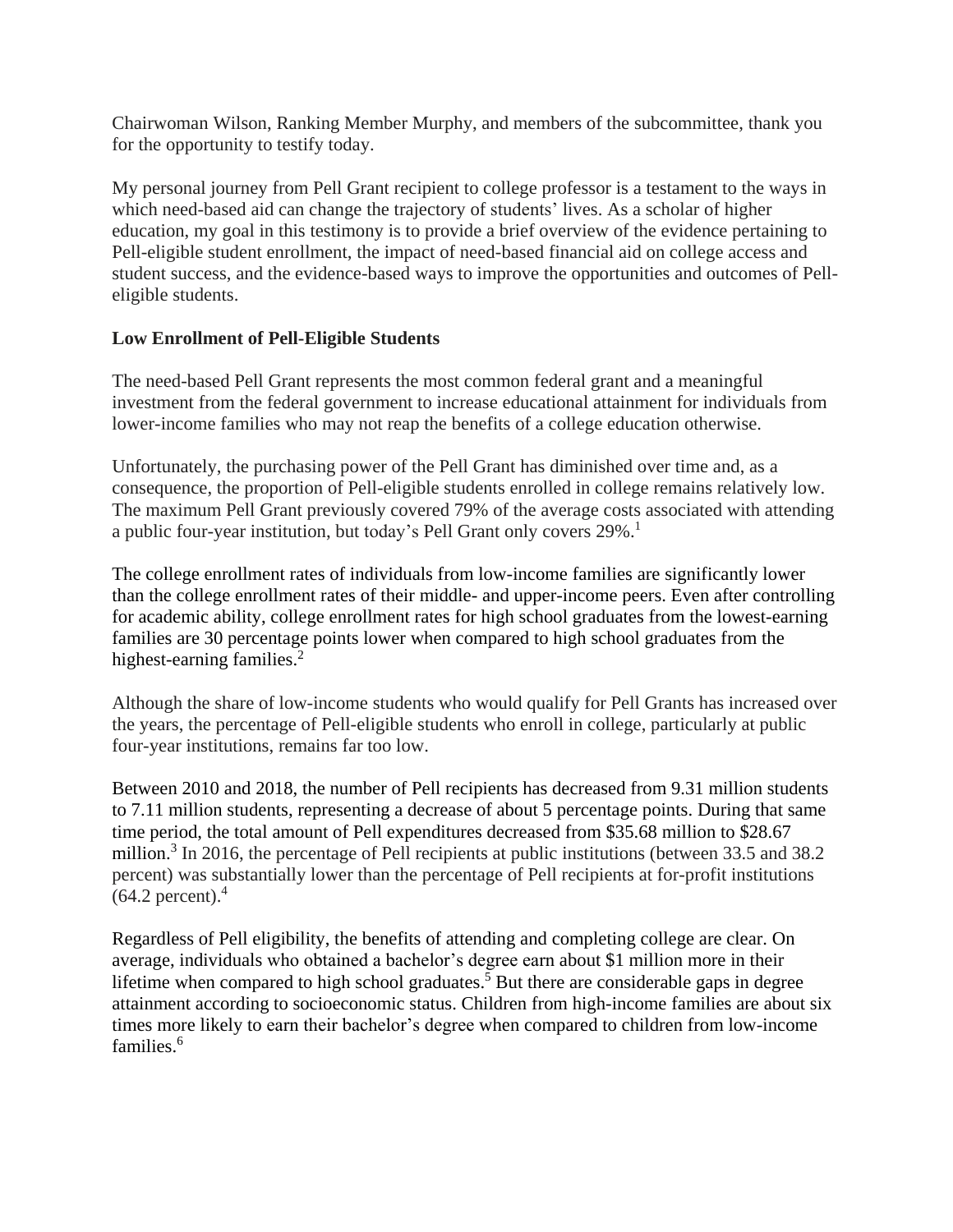## **Why Aren't More Pell-Eligible Students Obtaining the Benefits of College?**

Generally speaking, there are two types of barriers that prevent low-income students from enrolling in college—informational barriers and financial barriers. Previous work has outlined the following key barriers facing low-income college students: academic preparation prior to college enrollment, cost of attendance (and unmet financial need), and a lack of accurate, clear, and simple information pertaining to the admission process and financial aid options.<sup>7</sup>

In an effort to address these barriers, an experimental study found that offering low-income, high-achieving students a no-paperwork application fee waiver and personalized information about colleges' net prices, resources, curricula, students, and academic outcomes had a positive effect on their likelihood to apply and be admitted to more colleges.<sup>8</sup> A follow-up study using survey data showed that this intervention actually changed low-income students' knowledge and informed their decision-making.<sup>9</sup>

Despite the importance of removing informational barriers by streamlining and simplifying the financial aid process, low-income student barriers are rooted in financial difficulties and the most effective policy solutions will directly address that reality by increasing need-based financial aid and thereby reducing unmet financial need.

### **The Role of the COVID-19 Pandemic**

The United States had a problem with low enrollment among Pell-eligible students before the COVID-19 pandemic, but that problem has intensified over the past 18 months.

The number of high school graduates who enrolled in college decreased by 6.8 percent in 2020. Prior to the pandemic, any changes in year-to-year college enrollment numbers varied little according to high school characteristics. During the pandemic, decreases in college enrollment numbers were 2.3 times greater for students from low-income high schools when compared to students from higher-income high schools, with the sharpest enrollment declines at public colleges and universities. 10

Low-income students navigating the COVID-19 pandemic have been shown to be more likely to drop a course and face challenges due to higher childcare responsibilities, a lack of reliable internet, and a greater probability of being sick or stressed. In addition, low-income students are at greater risk of experiencing financial distress related to basic food needs (46% higher), shelter concerns (62% higher), job loss (15% higher), and the loss of financial aid (12% higher).<sup>11</sup>

Recent evidence has shown that the number of Free Application for Federal Student Aid (FAFSA) applications during the COVID-19 pandemic has declined by 14% among first-year undergraduate students, particularly in lower-income zip codes and areas with a larger share of Black and Hispanic individuals.<sup>12</sup> Although legislation pertaining to FAFSA simplification is a step in the right direction, additional measures to remove informational and financial barriers will be needed to improve access and foster success among low-income and racially minoritized students.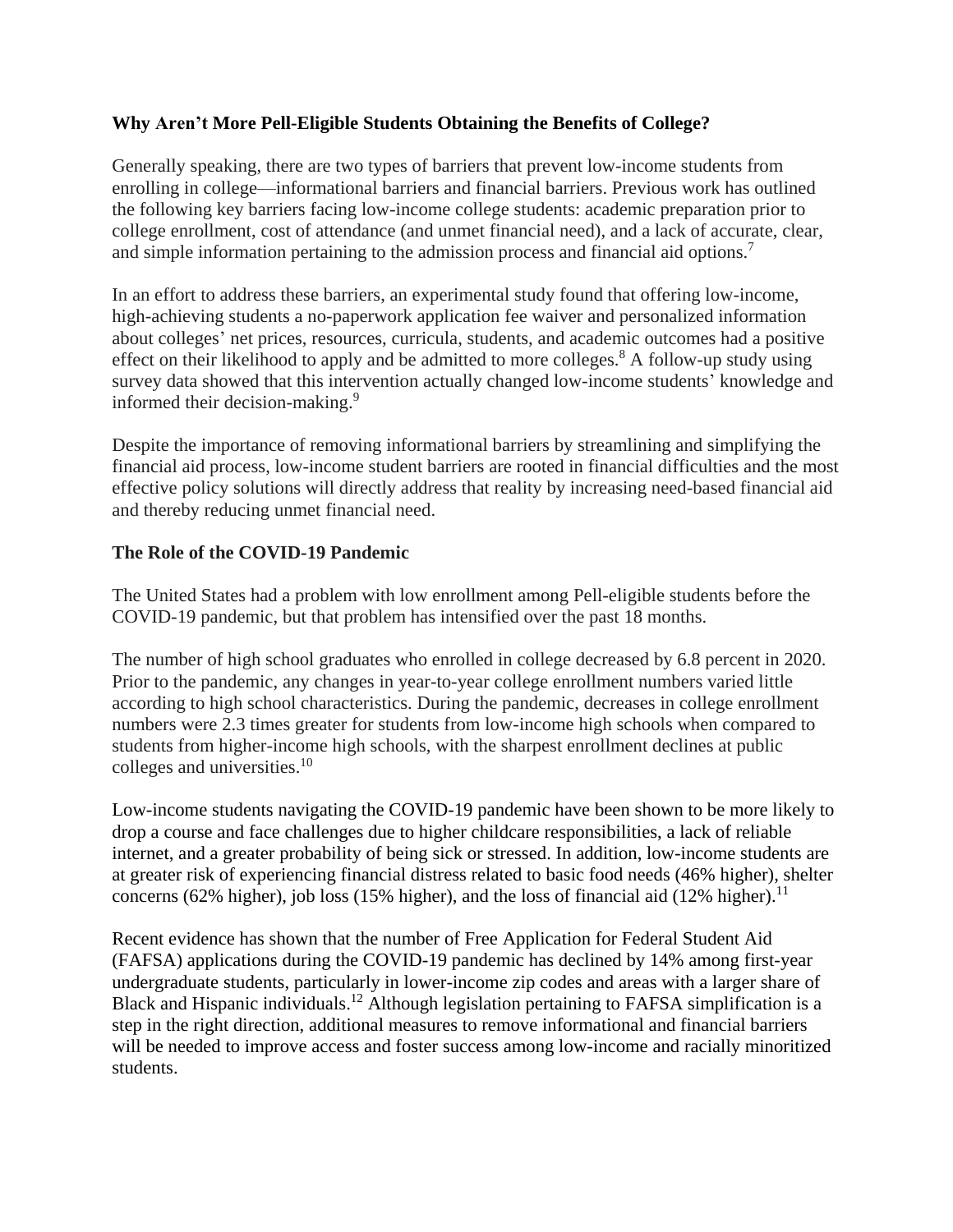#### **The Positive Impact of Increases in Need-Based Aid**

Numerous studies have reported the positive impact of need-based financial aid on students' likelihood of college enrollment, persistence,<sup>13</sup> and degree completion.<sup>14</sup> In an experimental study focused on low-income students attending public universities in Wisconsin, a team of researchers found that offering additional need-based financial aid increased low-income students' odds of bachelor's degree attainment.<sup>15</sup>

In a systematic review of the causal impact of grant aid on persistence and degree completion, the authors reported that state grants provide larger award amounts than Pell Grants and, as a result, have slightly larger positive effects on students' academic outcomes.<sup>16</sup>

Another rigorous study examined the impact of the Pell Grant and increases in need-based aid in Texas. The researchers showed that providing first-time students with access to additional needbased aid increased their likelihood of going to college, attempting more credit hours, graduating from college, and earning higher wages in the labor market. That same study shows that increases in need-based aid represents a good investment that pays for itself several times over given that estimated increases on earnings will allow the government to fully recoup its investment within 10 years. $17$ 

### **Institutional Efforts to Improve College Access and Student Success**

Current and future efforts designed to address these issues should be informed by rigorous evidence and data-informed best practices. Several experimental studies have been released in recent years that should be used to shape our collective thinking regarding how to improve college access and student success among low-income students.

The *Bottom Line* intervention focused specifically on low-income high school juniors and seniors by offering intensive one-on-one college application advising, financial aid support, college choice guidance, transition to college guidance, college orientation support, and continued guidance after initial college enrollment. The intervention had a positive impact on low-income high school students' likelihood of enrolling and persisting in college.<sup>18</sup>

The High-Achieving Involved Leader (HAIL) Scholarship at the University of Michigan was designed to improve access to the University of Michigan for high-achieving, low-income high school students. Several researchers partnered with the University of Michigan to offer free tuition to qualifying high-achieving, low-income high school students throughout the state. The key point related to this experimental study is that the same tuition guarantee was available to this subgroup of high-achieving, low-income students prior to the intervention, so the intervention was merely offering a clear, early, and unconditional guarantee of the same amount of grant aid as a way to reduce the complexity and uncertainty of the admissions and financial aid process. What did the authors find? The HAIL Scholarship offer increased application rates (42 percentage points) and enrollment rates (15 percentage points) among high-achieving, lowincome students. 19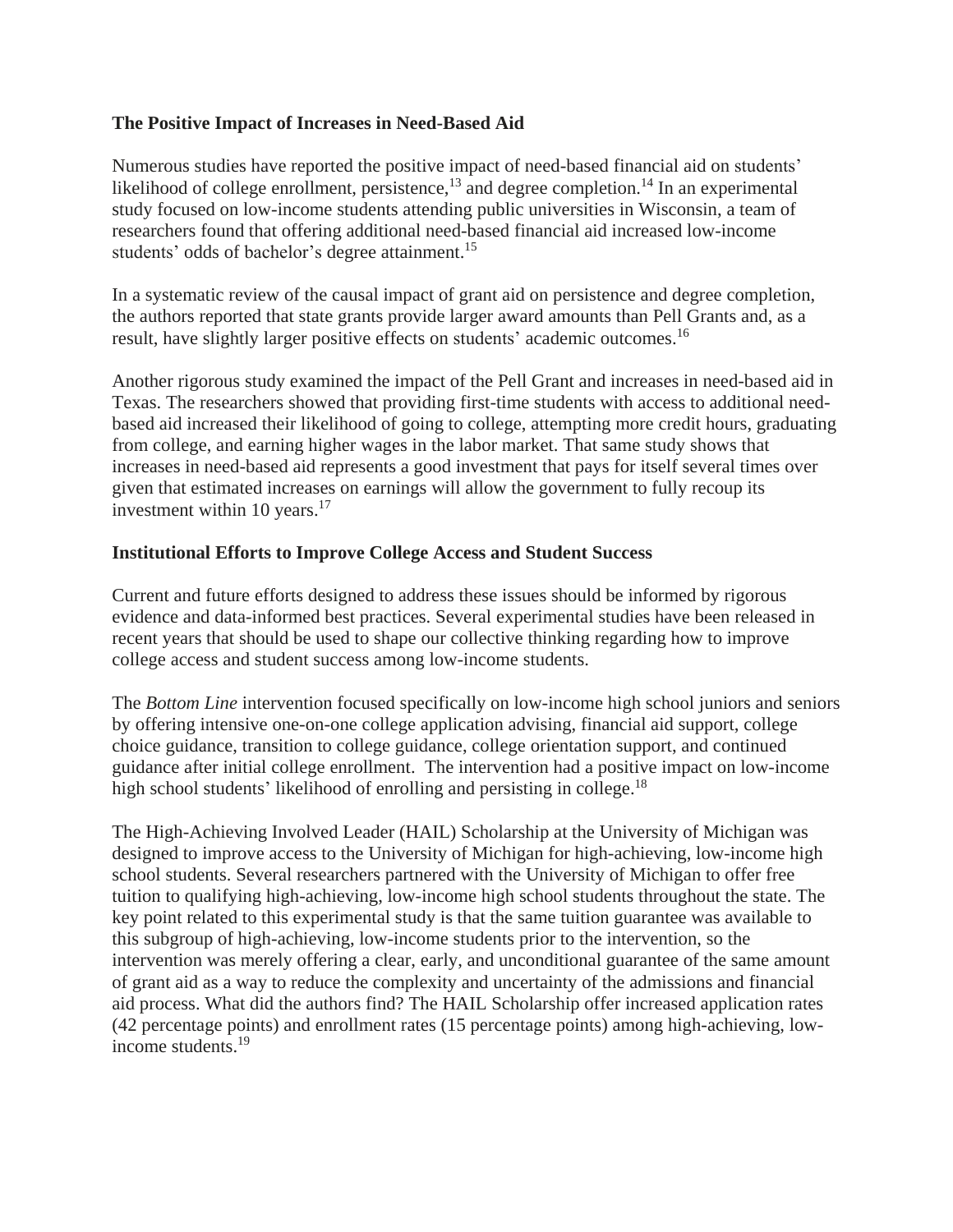A disproportionate share of low-income students leave college before earning a degree, but roughly 10% of non-completers were performing well academically and had already made considerable progress toward their degree prior to departure.<sup>20</sup> In an experimental study designed to induce re-enrollment among previously successful non-completers, a team of researchers partnered with five high-enrollment, diverse community colleges in the state of Florida to implement a targeted text messaging re-enrollment campaign. The authors found that providing information to simplify the re-enrollment process and offering a one-course tuition waiver increased former low-income students' likelihood of re-enrollment by roughly 17 percent. The former students who were randomly assigned to receive the information and one-course tuition waiver were also more likely to persist to the next semester upon re-enrolling.<sup>21</sup>

The final example of evidence-based best practices is the City University of New York Accelerated Study in Associate Program (CUNY ASAP). The research identifying the positive effects of CUNY ASAP is perhaps the most compelling because it was proven effective across multiple geographic contexts (New York City and Ohio). CUNY ASAP provides a series of "wraparound" supports, including financial assistance with textbooks, "tuition and fee gap" scholarships, a dedicated advisor from initial enrollment to graduation, enhanced career services, class registration support, and more. Results indicate that students randomly assigned to CUNY ASAP were nearly twice as likely to graduate after three years when compared to students not assigned to the program.

# **Conclusion**

The evidence I have outlined in this testimony provides a clear path forward for the federal government and American higher education. Given that the purchasing power of the Pell Grant has decreased over time, the federal government could substantially increase its investment in the Pell Grant program to improve college access for low-income students. In addition, low-income students benefit greatly from affordability guarantees in the form of a tuition-free college education. Importantly, one-quarter of the positive enrollment effect identified in the HAIL Scholarship study at the University of Michigan was driven by low-income students who would not have attended *any* college in the absence of the tuition-free scholarship offer.<sup>22</sup> This is a critical policy consideration when considering the merits of legislative proposals for tuition-free guarantees at public institutions.

Previous research highlighted above offers compelling evidence regarding the importance of addressing both informational and financial barriers when seeking to increase access and support success in higher education. The American Families Plan includes a considerable investment in the evidence-based strategies that have been shown to improve retention and completion, particularly among low-income and racially minoritized students. This type of targeted investment can offer much-needed funding to the under-resourced institutions serving a disproportionate share of low-income students and extend the federal policy conversation beyond increasing college access to improving student success.